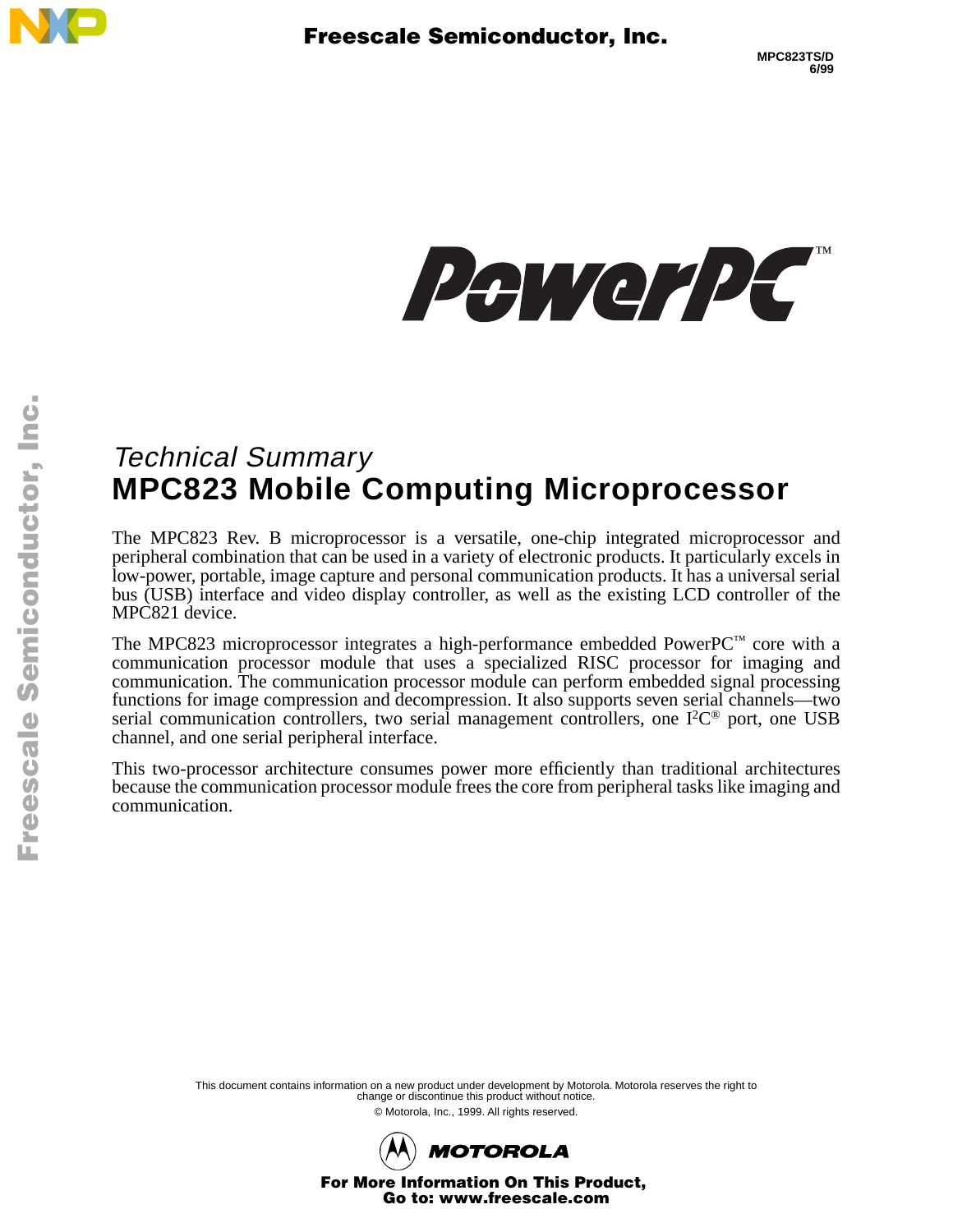

## **Key Features**

The following list summarizes key features of the MPC823:

- Embedded PowerPC Core Provides 99MIPS (Using Dhrystone 2.1) or 172K Dhrystones 2.1 at 75MHz
	- Single-Issue, 32-Bit Version of the PowerPC Core (Fully Compatible with the PowerPC Architecture Definition) with 32 x 32-Bit Fixed-Point Registers
	- Low Power Consumption, 3.3V I/O Boundary with Microprocessor Core, Caches, Memory Management, and I/O in Operation
	- Performs Branch Folding, Branch Prediction with Conditional Prefetch, without Conditional Execution
	- 1K Data Cache and 2K Instruction Cache
	- Instruction Cache is Two-Way, Set Associative and the Data Cache is Two-Way, Set-Associative, Physical Address, 4-Word Line Burst, LRU Replacement Algorithm, Lockable Online Granularity
	- Memory Management Units with 8-Entry Translation Lookaside Buffers (TLBs) and Fully Associative Instruction and Data TLBs
	- Memory Management Units Support Multiple Page Sizes of 4K, 16K, 512K and 8M (1K Protection Granularity at the 4K Page Size); 16 Virtual Address Spaces and 16 Protection Groups
- Advanced On-Chip Debug Mode
- Data Bus Dynamic Bus Sizing for 8-,16-, and 32-Bit Buses
	- Supports Traditional 68K Big-Endian, Traditional x86 Little-Endian, and PowerPC Little-Endian Memory Systems
	- Twenty-Six External Address Lines
- Completely Static Design (0–75MHz Operation)
	- External Bus Division Factor (EBDF) Should be Divided by 2 for Frequencies Greater Than 50MHz
- Communication Processor Module
	- Interfaces to PowerPC Core Through On-Chip Dual-Access RAM and Virtual (Serial) DMA Channels on a Dedicated DMA Accelerator
	- Programmable Memory-to-Memory and Memory-to-I/O (Including Flyby) DMA Provided by Virtual DMA Support
	- CPM Provides 75+MIPS @ 75MHz in Parallel with PowerPC Core
	- Protocols Supported by ROM or Download Microcode and the Hardware Serial Communication Controllers Include, but are not Limited to, the Digital Portions of:
		- Ethernet/IEEE 802.3 (CS/CDMA)
		- HDLC/SDLC and HDLC Bus
		- AppleTalk®
		- Universal Asynchronous Receiver Transmitter (UART)
		- Synchronous UART (USART)
		- Totally Transparent Mode with/without CRC
		- Asynchronous HDLC
		- IrDA Version 1.1 Serial Infrared (SCC2 only)
		- Basic Rate ISDN (BRI) in Conjunction with Serial Management Controller Channels
		- Primary Rate ISDN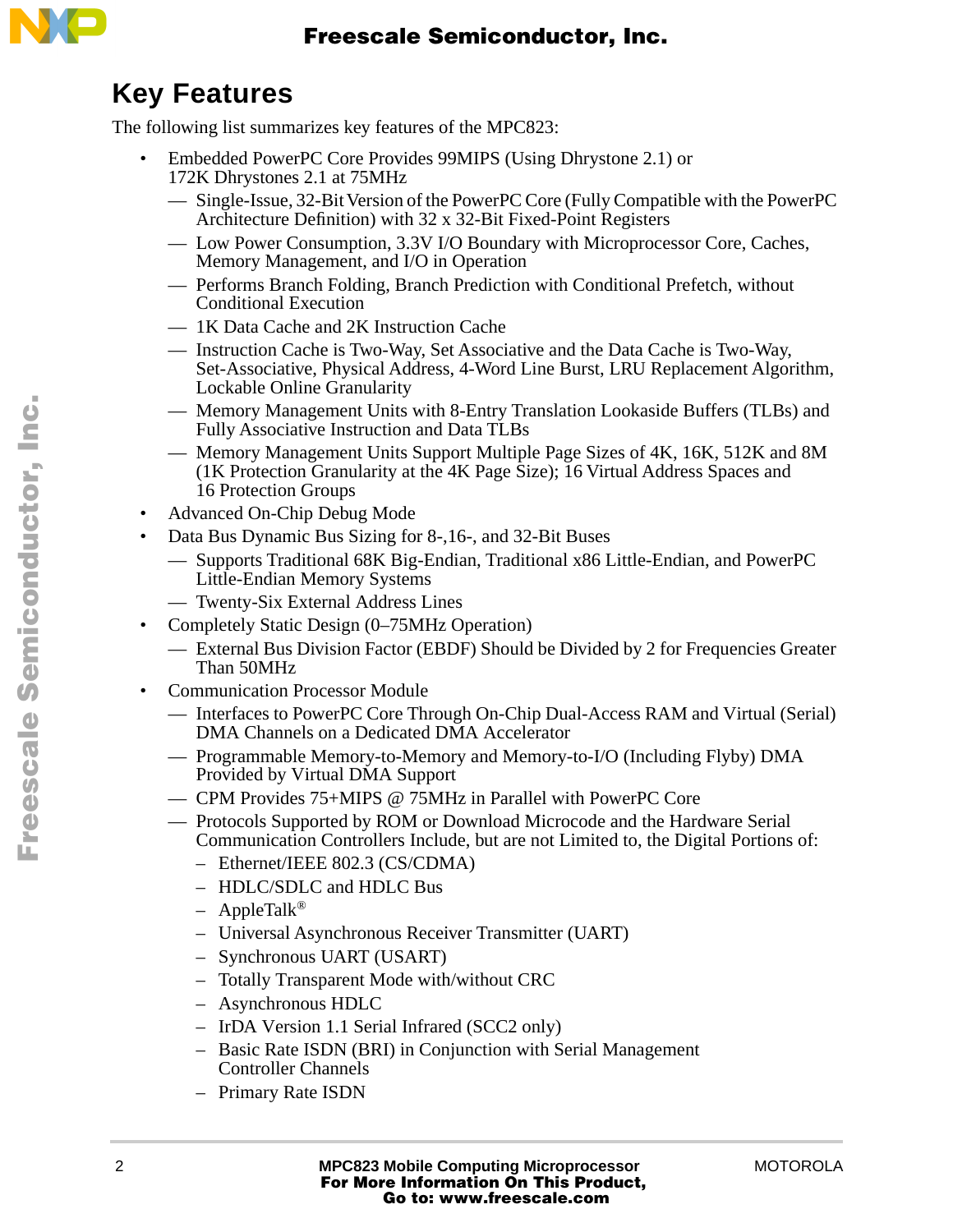

- 16 x 16-Bit Multiply-Accumulate (MAC) Hardware
	- One Operation Per Clock
	- Two Clock Latency and One Clock Blockage
	- Operates Concurrently with Other Instructions
	- Uses DMA Controller to Burst Data Directly into Register File without Interacting with the PowerPC Core
- 8K Dual-Port RAM
- Twelve Serial DMA (SDMA) Channels
- 32-Bit, Harvard Architecture, Scalar RISC Microcontroller
- Communication-Specific Commands
- Supports Continuous-Mode Transmission and Reception on All Serial Channels
- Each Serial Channel has Externally Accessible Pins
- Four Baud Rate Generators
	- Independent and Can Be Connected to a Serial Communication Controller or Serial Management Controller
	- Allows Changes During Operation
	- Autobaud Support Option
- Two Serial Communication Controllers (SCCs)
	- Ethernet/IEEE 802.3 Support (10Mbps and Full-Duplex Operation)
	- GeoPort Support
	- HDLC Bus Implements an HDLC-Based Local Area Network
	- Universal Asynchronous Receiver Transmitter
	- Synchronous UART
	- Serial Infrared (IrDA) Supporting a Maximum of 4Mbps (SCC2 only)
	- Totally Transparent. Frame Based with Optional Cyclical Redundancy Check
	- Maximum Serial Data Rate of 35Mbps
- One Dedicated High-Speed Serial Channel for the Universal Serial Bus (USB)
	- Supports USB Host/Slave Modes At a Maximum of 12Mbps With Four USB Endpoints
- Two Serial Management Controllers (SMCs) with Externally Accessible Pins
	- UART
	- Transparent
	- General Circuit Interface (GCI) Controller
	- Can Be Connected to the Time-Division Multiplexed (TDM) Channel
- One Serial Peripheral Interface
	- Supports Master and Slave Modes
	- Supports Multimaster Operation on the Same Bus
- One I<sup>2</sup>C Port
	- Supports Master and Slave Modes
	- Supports Multimaster Environments
	- Supports High-Speed Operation
	- Supports 7-Bit Addressing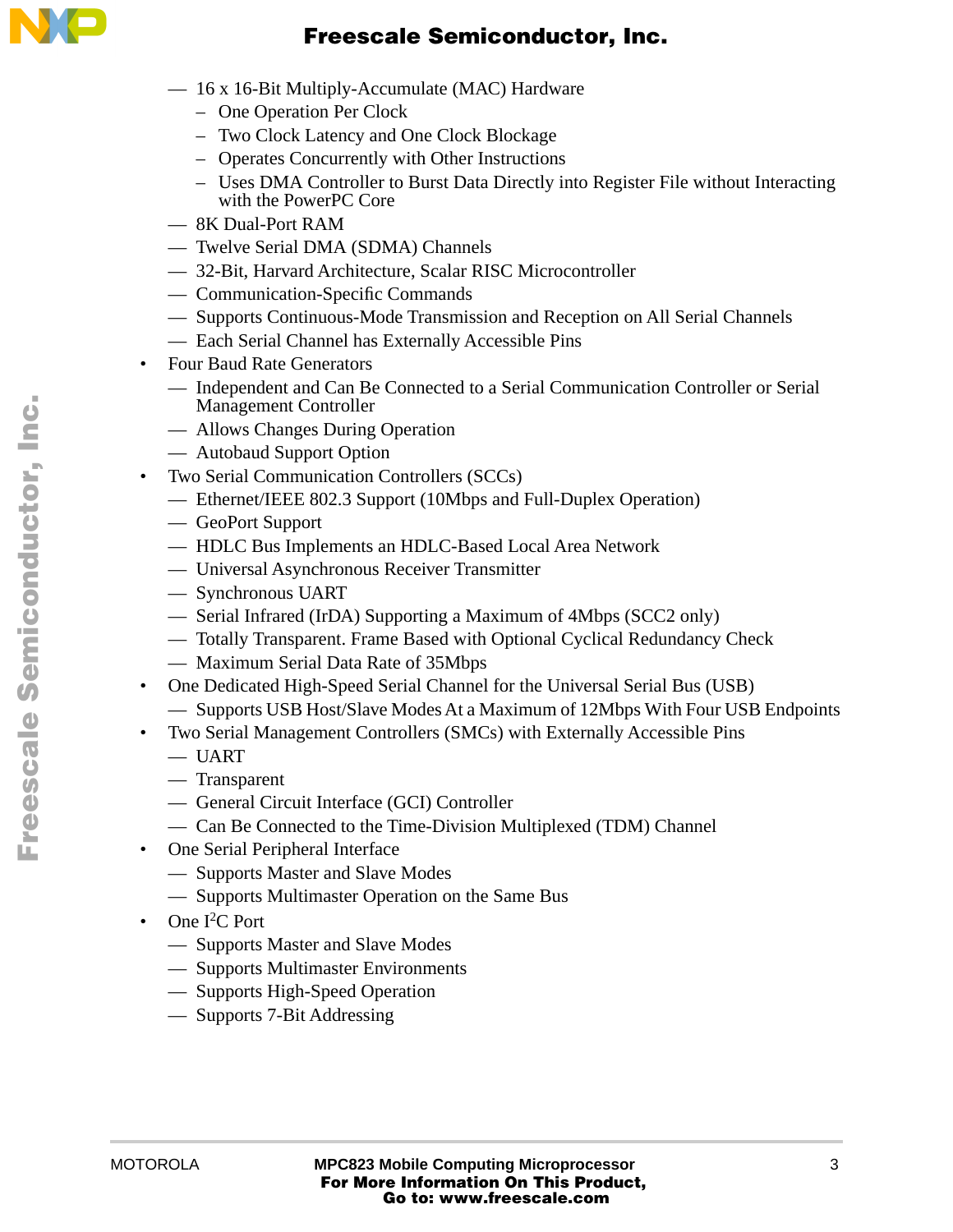

- Serial Interface with the Time-Slot Assigner
	- Allows Serial Communication Controllers and Serial Management Controllers To Be Used in Multiplexed and/or Nonmultiplexed Operation
	- Supports T1, CEPT, PCM Highway, ISDN Basic Rate, ISDN Primary Rate, User-Defined
	- 1- or 8-Bit Resolution
	- Allows Independent Transmit and Receive Routing, Frame Syncs, and Clocking
	- Allows Dynamic Changes
	- Can Be Internally Connected to Four Serial Channels
- General-Purpose Timers
	- Four 16-Bit Timers or Two 32-Bit Timers
	- Gate Mode Can Enable/Disable Counting
	- Interrupt Can Be Masked on Reference Match and Event Capture
- Interrupts
	- Seven External Interrupt Request (IRQ) Lines
	- One Nonmaskable Interrupt
	- Twelve Port Pins with Interrupt Capability
	- Ten Internal Interrupt Sources
	- Programmable Highest Priority Request
- Memory Controller (Eight Banks)
	- Can be Programmed to Support Almost any Memory Interface
	- Each Bank Can Be a Chip-Select or  $\overline{RAS}$  to Support a DRAM Bank
	- A Maximum of 30 Wait States per Memory Bank Can Be Programmed
	- Glueless Interface to DRAM Single In-Line Memory Modules, Static RAM, Electrically Programmable Read-Only Memory, Flash EPROM, or Synchronous DRAM
	- $-$  Four  $\overline{CAS}$  Lines, Four  $\overline{WE}$  Lines, and One  $\overline{OE}$  Line
	- Boot Chip-Select Available at Reset (Options for 8-, 16-, or 32-Bit Memory)
	- Variable Block Sizes—32K to 256M
	- Selectable Write Protection
	- On-Chip Bus Arbitration Supports External Bus Master
	- Special Features for Burst Mode Support
- **System Integration Unit** 
	- Hardware Bus Monitor
	- Spurious Interrupt Monitor
	- Software Watchdog Timer
	- Periodic Interrupt Timer
	- Low-Power Stop Mode
	- Clock Synthesizer
	- PowerPC Decrementer and Timebase
	- Real-Time Clock
	- Reset Controller
	- IEEE 1149.1 Test Access Port (JTAG)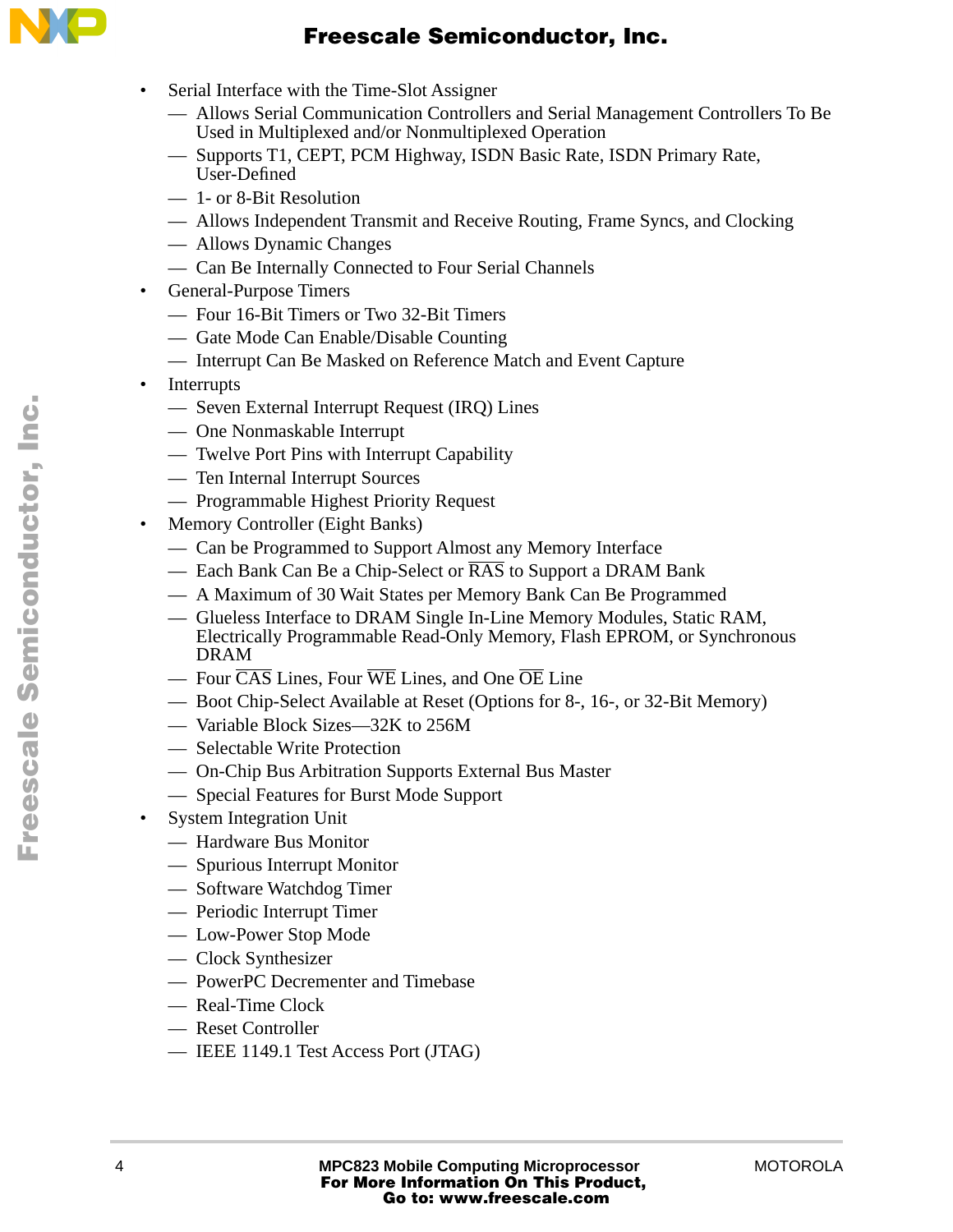

- Video/LCD Controller
	- Video Controller
		- Supports Digital NTSC/PAL Video Encoders and Digital TFT
		- Sequential RGB, 4:4:4, and 4:2:2  $YC<sub>c</sub>C<sub>b</sub>$  (CCIR 601) Digital Component Video Formats
		- CCIR-656 Compatible 8-Bit Interface Port
		- Horizontal Sync, Vertical Sync, Field and Blanking Timing
		- Generation with Half-Clock Resolution and Programmable Polarity
		- Supports Interlace/Noninterlace Scanning Methods
		- Programmable Display Active Area
		- Programmable Background Color for Inactive Area
		- Glueless Interface for Most Digital Video Encoders
		- Hardware Horizontal Scrolling
		- Uses Burst Read DMA Cycles for Maximum Bus Performance
		- Panel Voltage Control Adjustments for Contrast Set with On-Chip Timers
		- End-of-Frame Interrupt Generation
- LCD Controller
	- Supports Digital TFT and Passive LCD Panels
	- Horizontal Sync, Vertical Sync, Field and Blanking Timing
	- Generation with Half-Clock Resolution and Programmable Polarity
	- 1-, 2-, or 4-Bit Per Pixel Grayscale Mode Using Advanced Frame Rate Control Algorithm
	- Four or Eight Bits Per Pixel Color Mode
	- 4-, 8-, 9-, or 12-Bit Parallel Output to LCD Displays
	- Programmable Display Active Area
	- Non-Split or Vertically-Split Screen Support
	- Uses Burst Read DMA Cycles for Maximum Bus Performance
	- End of Frame Interrupt Generation
	- Data for Splits—2+2 or 4+4 Parallel Bits (x+x Refers to x Bits Each for Lower and Upper Screens in Parallel)
	- Built-In Color RAM with 256 12-Bit Entries
	- Programmable Wait Time Between Lines and Frames
	- Panel Voltage Control Adjustments for Contrast Set with On-Chip Timers
	- Programmable Polarity for All LCD Interface Signals
- Single-Socket PCMCIA-ATA Interface
	- Master Interface, Release 2.1 Compliant
	- Single PCMCIA Socket
	- Eight Memory or I/O Windows Available
	- Eight General-Purpose I/O Pins and Two General-Purpose Output-Only Pins are Available When the PCMCIA Controller Is Not in Operation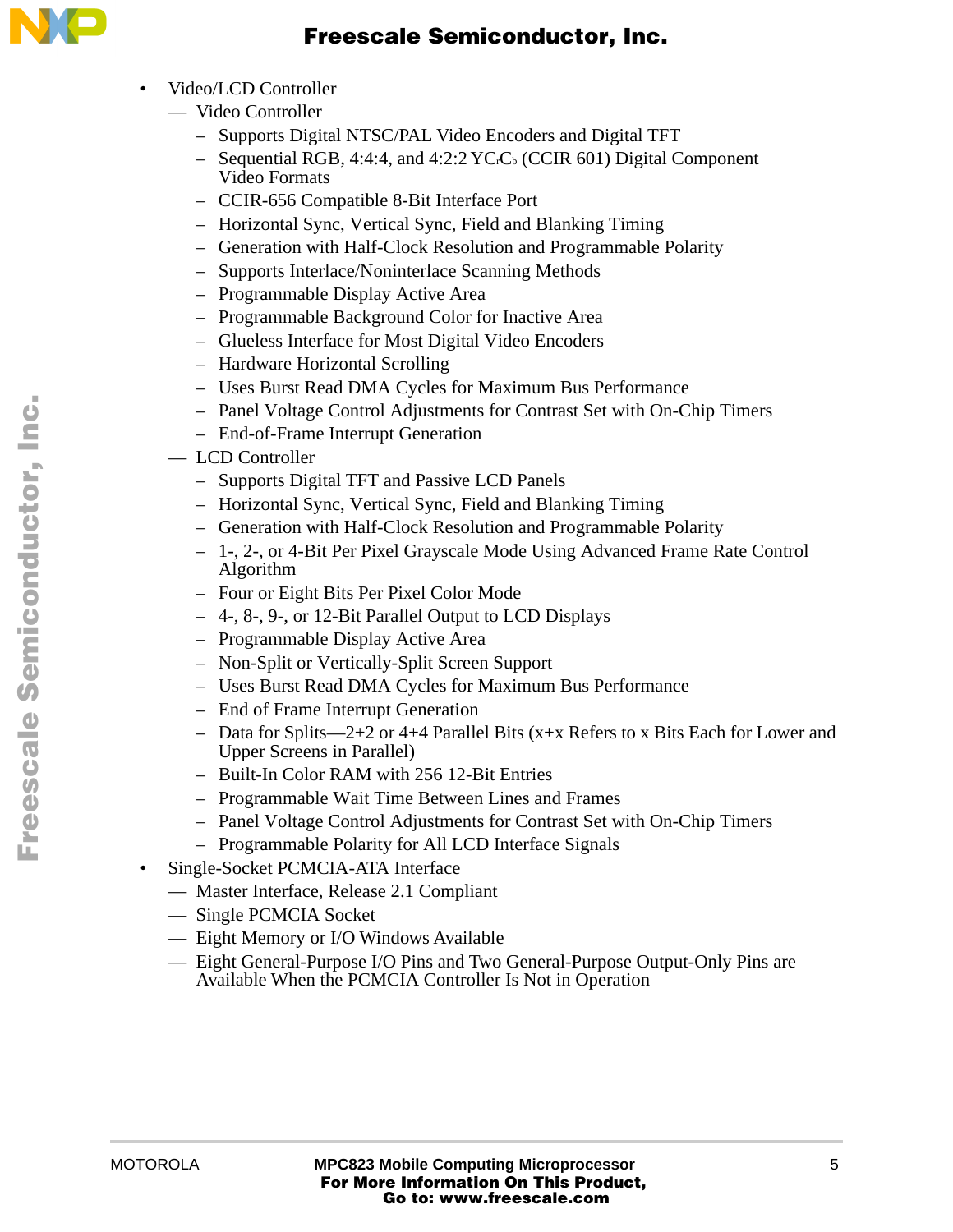

- Low-Power Support Modes
	- Normal High–All Units Are Fully Powered at High Clock Frequency
	- Normal Low–All Units Are Fully Powered at Low Clock Frequency
	- Doze–Core Functional Units Are Disabled, Except Timebase, Decrementer, PLL, Memory Controller, Real-Time Clock, LCD, and Communication Processor Module.
	- Sleep–All Units Are Disabled, Except Real-Time Clock, Periodic Interrupt Timer, Timebase, and Decrementer. PLL Is Active for Fast Wake-Up.
	- Deep Sleep–All Units Are Disabled Including PLL, But Not the Real-Time Clock and Periodic Interrupt Timer, Timebase, and Decrementer.
	- Power-Down—All Units Are Disabled Including PLL, But Not the Real-Time Clock and Periodic Interrupt Timer, Timebase, and Decrementer. Saves More Power Than Other Modes. The State of Certain Registers May Be Preserved.
	- Can Be Dynamically Shifted Between High-Frequency and Low-Frequency Operation
- Development Capabilities and Interface
	- Program Flow Tracking
		- Instruction Show Cycle
		- Data Show Cycle
		- Branching
		- Exception Traps
	- Watchpoints and Breakpoints
		- Four Hardware Breakpoints
		- Five Watchpoint Sources
	- Simple Hardware Interface
		- High-Speed Data Transfer
		- Internal Status Pins
		- Freeze Indication
		- Rich Control Register Set
- 3.3V Operation with 5V TTL Compatibility for the General-Purpose I/O Port Pins and 3.3V for All Others
- 256-Pin Plastic Ball Grid Array (BGA) Packaging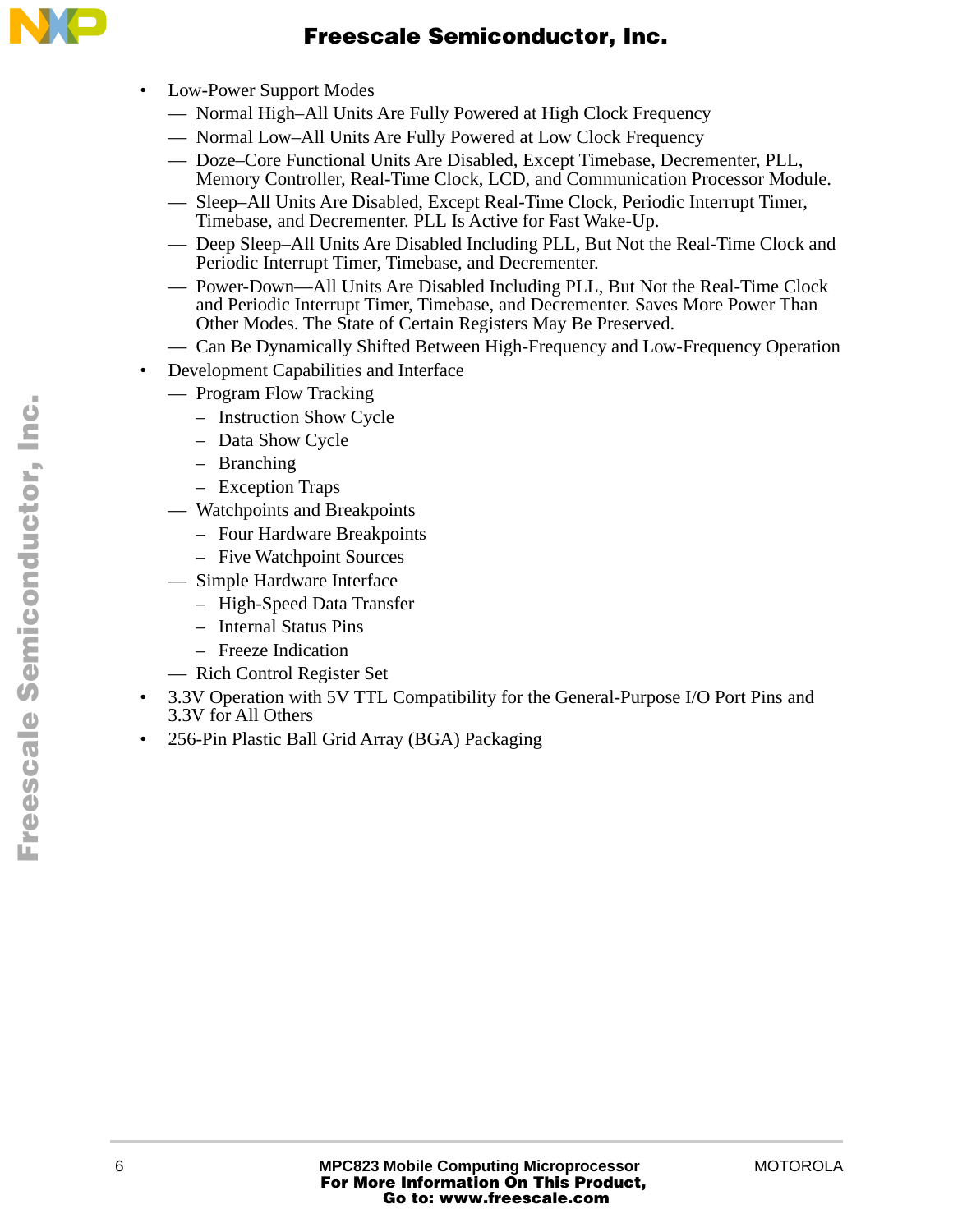

## **Architecture**

The MPC823 microprocessor uses a dual-processor architecture design approach with data and instruction caches to provide high-performance using a general-purpose RISC integer processor and a special-purpose 32-bit scalar RISC communication processor module. The peripherals are uniquely designed for communication requirements and can provide embedded signal processing functions for communication and user interface enhancements and the I/O support needed for high-speed digital communication.

The MPC823 is comprised of four main modules that interface with the 32-bit internal bus:

- The embedded PowerPC core
- The system interface unit
- The communication processor module
- LCD controller



.<br>ق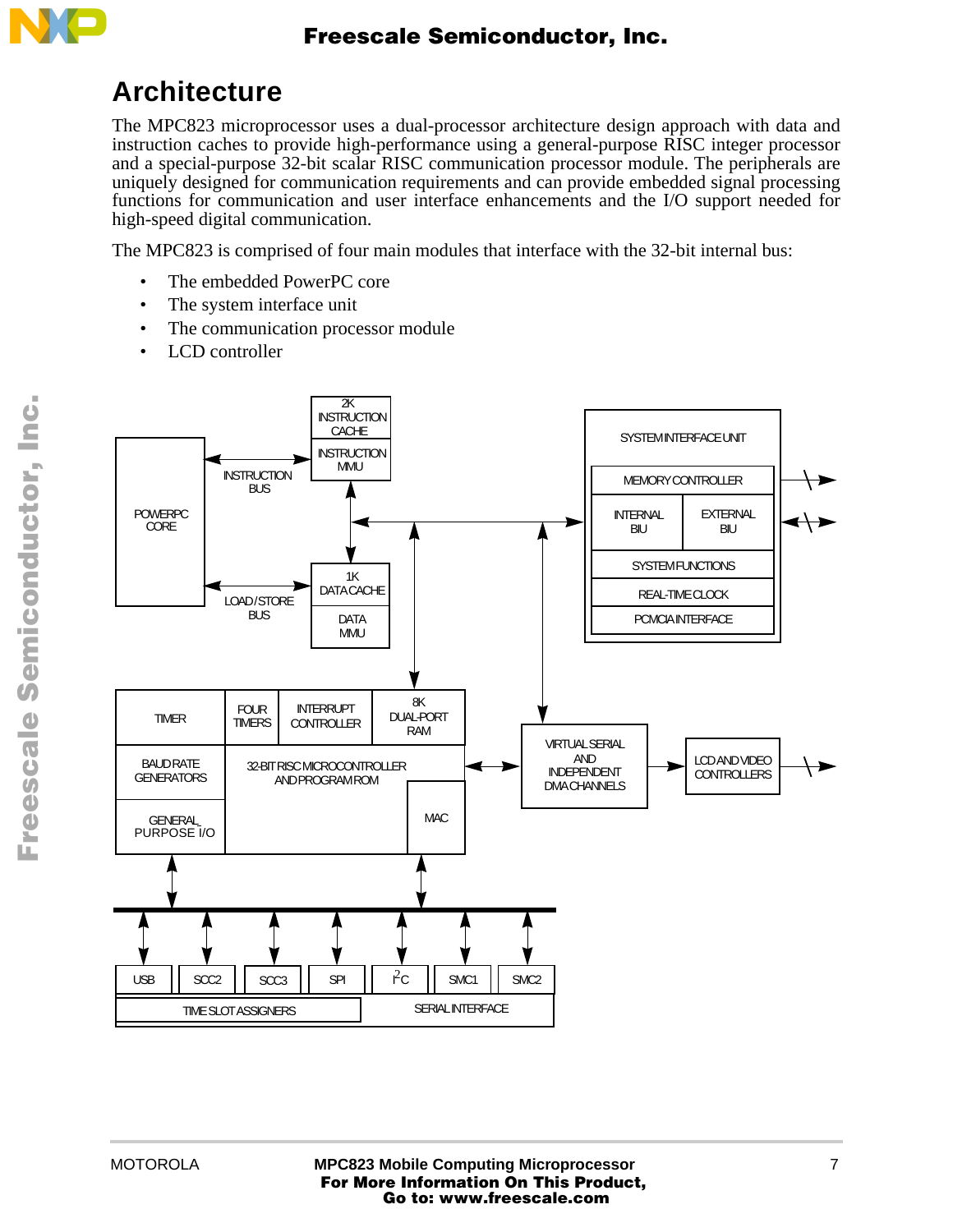

## **Embedded PowerPC Core**

The PowerPC core complies with standard PowerPC architecture. It has a fully static design that consists of an integer block, hardware multiplier/divider block and load/store block. The core supports integer operations on a 32-bit internal data path and 32-bit arithmetic hardware. Its interface to the internal and external buses is 32 bits. The core uses a two-instruction load/store queue, four-instruction prefetch queue, and a six-instruction history buffer. It performs branch folding and branch prediction with conditional prefetch, but without conditional execution. With single bus cycles, the core can operate on 32-bit external operands and with critical-word-first in multiple bus cycles. The PowerPC integer block supports 32 x 32-bit fixed-point general-purpose registers and can execute one integer instruction per clock cycle.

The PowerPC core is integrated with the memory management units, an instruction cache, and a data cache. The memory management units provide 8-entry, fully associative instruction and data TLBs, with multiple page sizes of 4K (1K protection), 16K, 512K, and 8M. They support 16 virtual address spaces and 16 protection groups. Special registers are available to support software tablewalk and update.

The instruction cache is 2K, two-way, set-associative with physical addressing. It allows single-cycle accesses on hit with no added latency for miss. It is four words per line and supports burst line fill using an LRU replacement algorithm. The cache can be locked on a line basis for application critical routines. The data cache is 1K, two-way, set-associative with physical addressing. It allows single-cycle accesses on hit with one added clock latency for miss. It has four words per line and supports burst line fill using an LRU replacement algorithm. The cache can be locked on a line basis for application critical data and can be programmed to support copyback or writethrough mode via the memory management unit. The cache-inhibit mode can be programmed per MMU page. The PowerPC core, with its instruction and data caches, can deliver approximately 99MIPS at 75MHz (using Dhrystone 2.1) or 172K Dhrystones, based on the assumption that it is issuing one instruction per cycle with a cache hit rate of 94%.

# **Communication Processor Module**

The communication processor module contains features that allow the MPC823 microprocessor to excel in imaging, personal communication, and low-power applications. These features are divided into three categories:

- DSP processing
- Communication processing
- Twelve serial DMA channels and two independent DMA channels

The MPC823 embedded DSP function allows the communication processor module to execute imaging algorithms in parallel with the PowerPC core to achieve maximum performance with very little power. The DSP can execute one 16x16 MAC on every clock cycle. It has preprogrammed filtering functions like FIR, MOD, DEMOD, IIR, and downloadable imaging functions for JPEG image compression and decompression. These functions are also used by modem and speech recognition programs.

The robust communication features of the MPC823 are provided by the communication processor module. These features include a RISC microcontroller with multiply accumulate hardware, two serial communication controllers, two serial management controllers, one dedicated serial channel for the universal serial bus, one inter-integrated circuit port, one serial peripheral interface, an 8K dual-port RAM, interrupt controller, two time-slot assigners, and four independent baud rate generators.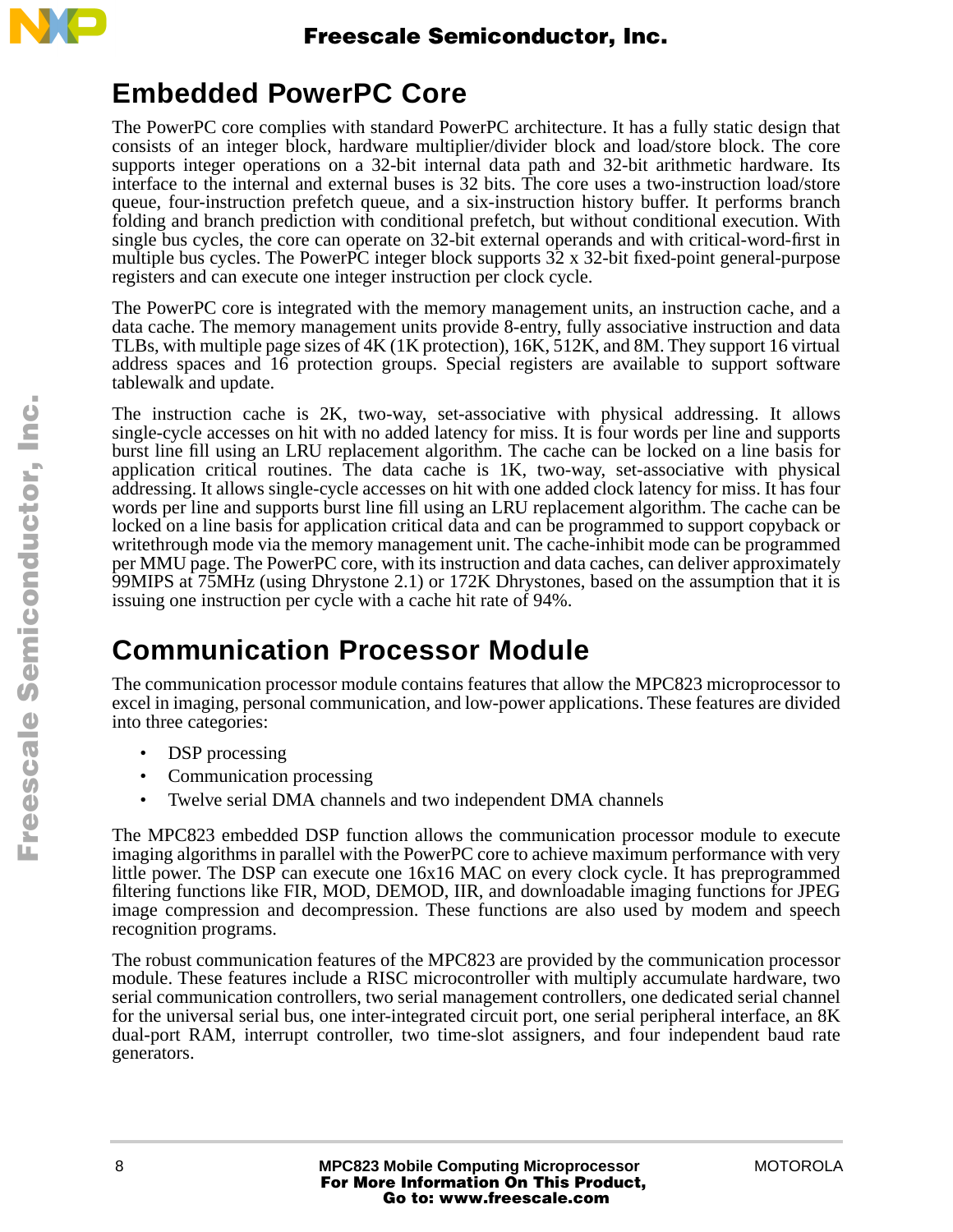

Twelve serial DMA channels support the SCCs, SMCs, USB channel, SPI, and I<sup>2</sup>C controllers. The independent DMAs give you two channels for general-purpose DMA usage. They offer high-speed transfers, 32-bit data movement, buffer chaining, and independent request and acknowledge logic. The RISC microcontroller is the only block that can access the IDMA registers directly. The CPU can only access them indirectly via a buffer descriptor.

## **System Interface Unit**

The system interface unit supports traditional 68K big-endian memory systems, traditional x86 little-endian memory systems, and PowerPC little-endian memory systems. It also provides power management functions, reset control, a PowerPC decrementer, timebase, and real-time clock. Although the PowerPC core is a 32-bit device internally, it can be configured to operate with an 8-, 16-, or 32-bit data bus. Regardless of the system bus size, dynamic bus sizing is supported, which allows 8-, 16-, and 32-bit peripherals and memory to coexist on a 32-bit system bus.

The memory controller supports as many as eight memory banks with glueless interfaces to DRAM, SRAM, EPROM, Flash EPROM, SDRAM, EDO and other peripherals with two-clock initial access to external SRAM and bursting support. It provides variable block sizes between 32K and 256M. The memory controller has 0 to 20 wait states for each bank of memory and can use address-type matching to qualify each memory bank access. It provides four byte-enable signals for varying width devices, one output-enable signal, and one boot chip-select that is available at reset.

The DRAM interface supports 8-, 16-, and 32-bit ports and uses a programmable state machine to support almost any memory interface. Memory banks can be defined in depths of 256K, 512K, 1M, 2M, 4M, 8M, 16M, 32M, or 64M for all port sizes. In addition, the memory depth can be defined as 64K and 128K for 8-bit memory or 128M and 256M for 32-bit memory. The DRAM controller supports page mode access for successive transfers within bursts. The MPC823 supports a glueless interface to one bank of DRAM, while external buffers are required for additional memory banks. The refresh unit provides CAS before RAS, a programmable refresh timer, refresh active during external reset, disable refresh modes, and stacking for a maximum of seven refresh cycles.

# **Video/LCD Controller**

The MPC823 has a dual-purpose video/LCD controller that shares common dual-port memory. However, only one of the controllers can be run at a time.

The video controller can be used to drive a digital NTSC/PAL encoder or a wide variety of digital LCD panels. The frame buffer is stored in system memory in the form of an orthogonal matrix rows and columns. The 24-bit color data is organized as pixel components whether it is sequential RGB or  $YC<sub>c</sub>$ , The video controller uses a dedicated DMA channel to read the display data from the frame buffer and drive it to the video interface. It also generates the required timing signals, such as horizontal sync, vertical sync, field, and blanking.

The LCD controller provides extremely versatile LCD support for 8-bit color, monochrome or 4/16-level grayscale, color TFT (12 bits, 4x3 RGB), and passive color (xSTN) 4/8 bit data. The controller supports 4- or 8-bit single-scan,  $2+2$  bit dual-scan, or  $4+4$  bit dual-scan. It is programmable for frame rate, number of pixels per line, and number of lines per frame. The panel voltage is programmable through the duty cycle for contrast adjustments implemented in the communication processor RISC timer PWM mode. Display data is stored in memory space and is transferred into the controller using the DMA channel.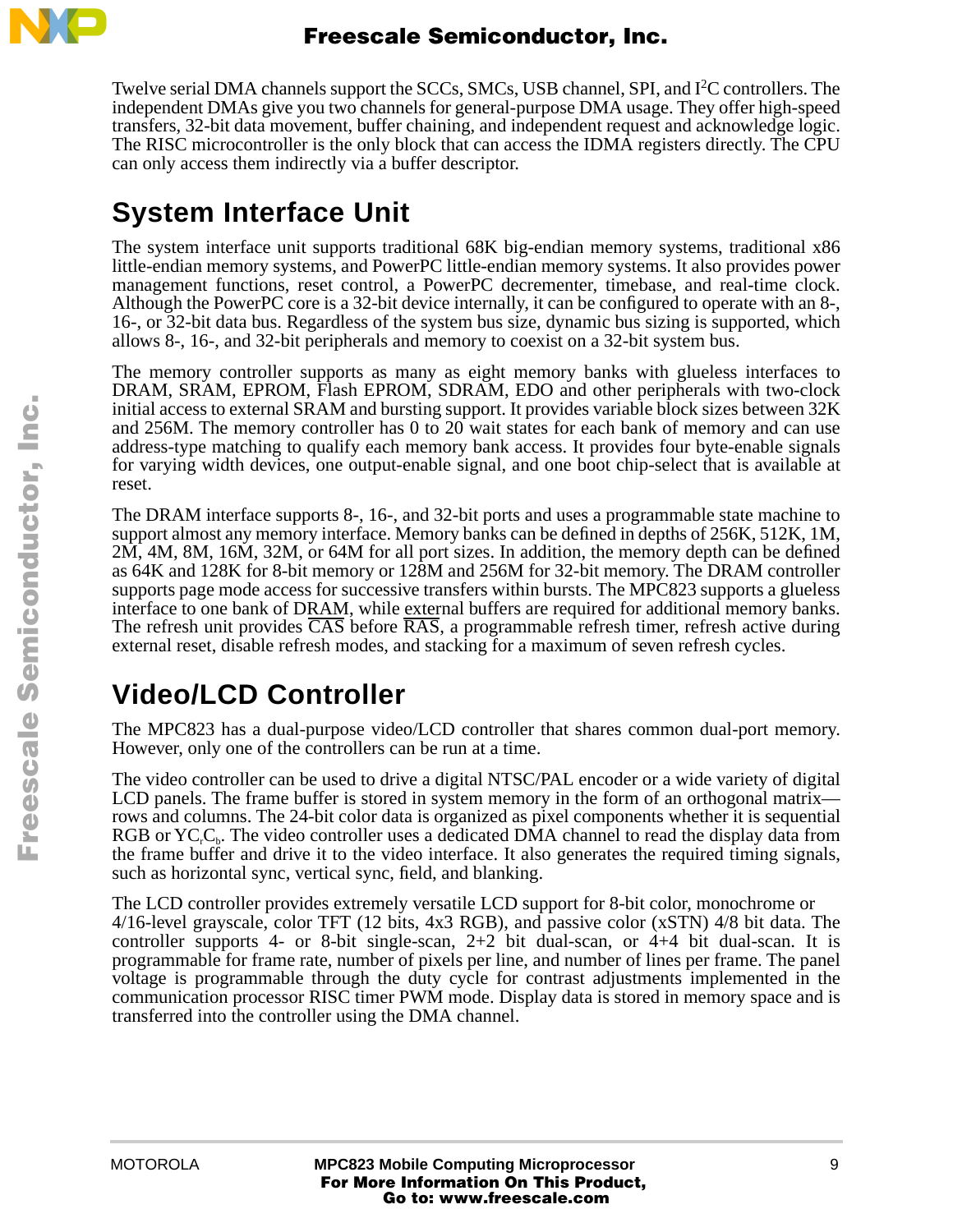

## **PCMCIA-ATA Controller**

The PCMCIA-ATA interface is a master controller that is compliant with Version 2.1 of the PCMCIA standard. The interface supports one independent PCMCIA socket with the required external transceivers or buffers. It provides eight memory or I/O windows that can be allocated to the socket. If the PCMCIA port is not being used as a card interface, it can provide eight general-purpose pins and two output-only pins with interrupt capability.

## **Power Management**

The MPC823 microprocessor supports a wide range of power management features, including normal high, normal low, doze, sleep, deep-sleep, and power-down modes. In normal high mode, the MPC823 is fully powered with all internal units operating at the full speed of the processor. Normal low mode is the same as normal high, except it operates at a much lower frequency. There is a doze mode determined by a clock divider that allows the operating system to reduce the operational frequency of the processor.

Doze mode disables core functional units except the timebase, decrementer, PLL, memory controller, real-time clock, LCD controller, and communication processor module. Sleep mode is a lower power mode that disables everything except the real-time clock, timebase, decrementer, and periodic interrupt timer, thus leaving the PLL active for quick wake-up. The deep-sleep mode then disables the PLL for lower power, but slower wake-up. Power-down mode disables all logic in the processor, except the minimum logic required to restart the device. It saves the most power, but requires the longest wake-up time.

# **System Debug Support**

The MPC823 microprocessor contains an advanced debug interface that provides superior debug capabilities without any loss of speed. It supports six watchpoint pins that can be combined with eight internal comparators, four of which operate on the effective address of the address bus. The other four comparators are split—two comparators operate on the effective address on the data bus and two comparators operate on the data on the data bus. The MPC823 microprocessor can compare using the  $=$ ,  $\pi$ ,  $\lt$ , and  $>$  conditions to generate watchpoints. Each watchpoint can then generate a breakpoint that can be programmed to trigger in a programmable number of events.

# **Applications**

The MPC823 microprocessor is specifically designed to be a general-purpose, low-cost entry point to the Motorola embedded PowerPC Family for systems in which advanced GUIs, communications, and high-level real-time operating systems are used. The device excels in applications that require the performance of a single-issue PowerPC core with an ample amount of data and instruction cache. It provides all the basic features of glueless memory connections along with highly functional serial connectivity, a graphical LCD, and a video display controller. The MPC823 excels in low-power and portable applications because of its extensive power-down modes and low normal operation current.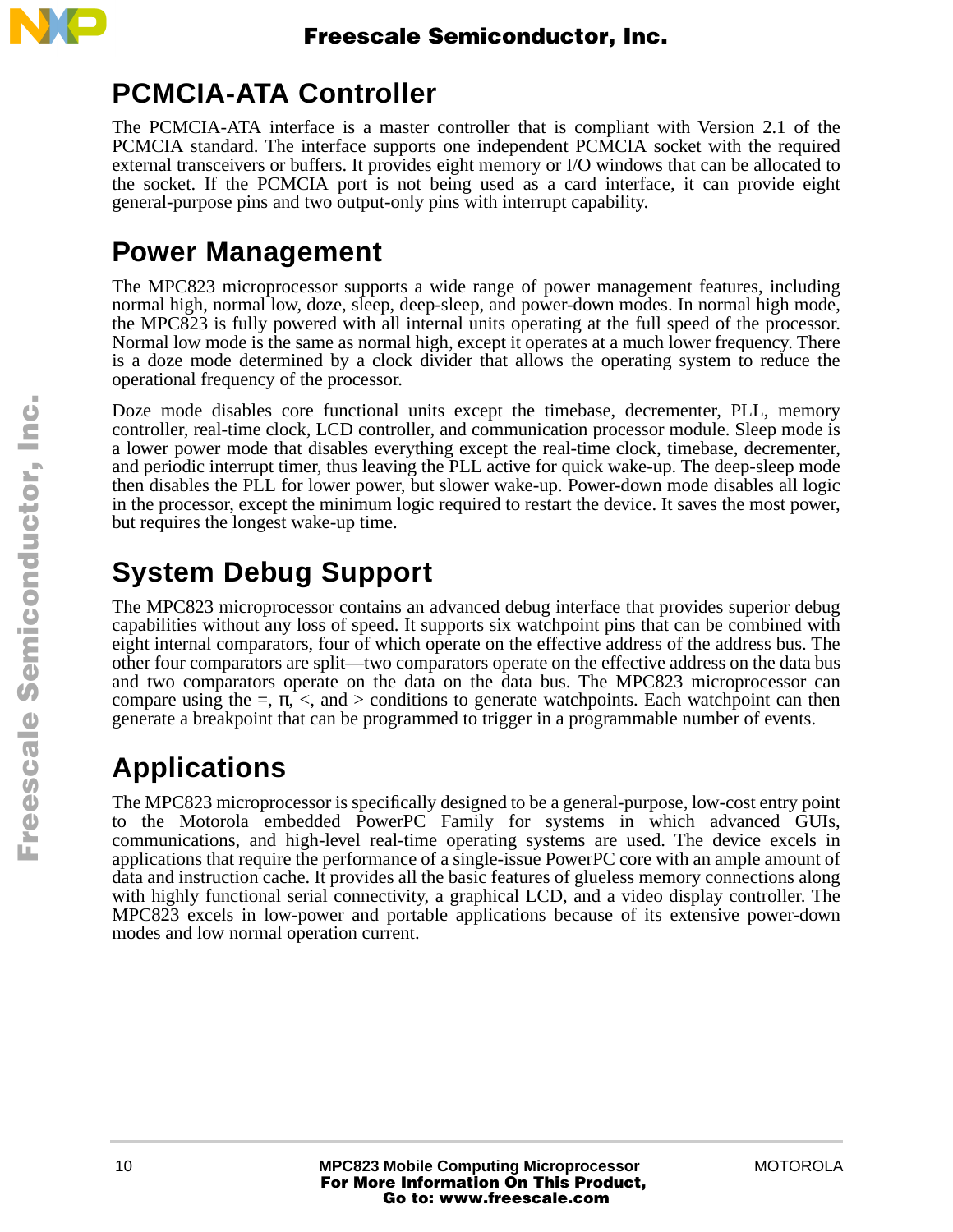

## **Order Information**

The following table contains the package type and operating frequencies of the MPC823.

| Package Type                        | <b>Frequency</b> | <b>Temperature</b>                                                                             | <b>Order Number</b>        |
|-------------------------------------|------------------|------------------------------------------------------------------------------------------------|----------------------------|
| 256 lead PBGA<br>23x23 1.27mm pitch | 66 MHz<br>75 MHz | $0^{\circ}$ C to 95 $^{\circ}$ C*<br>$0^{\circ}$ C to 95 $^{\circ}$ C*                         | XPC823ZT66B<br>XPC823ZT75B |
| 256 lead PBGA<br>23x23 1.27mm pitch | 66 MHz           | -40 $^{\circ}$ C to 95 $^{\circ}$ C**                                                          | XPC823CZT66B               |
| 256 lead PBGA<br>17x17 1.00mm pitch | 66 MHz<br>75 MHz | $0^{\circ}$ C to 95 $^{\circ}$ C <sup>*</sup><br>$0^{\circ}$ C to 95 $^{\circ}$ C <sup>*</sup> | XPC823ZC66B<br>XPC823ZC75B |
| 256 lead PBGA<br>17x17 1.00mm pitch | 66 MHz           | -40 $^{\circ}$ C to 95 $^{\circ}$ C**                                                          | XPC823CZC66B               |

 $*$  TA = 0 $\degree$  C to Tj = +95 $\degree$  C

\*\* TA = -40° C to Tj = +95° C

The documents listed in the table below contain detailed information on the MPC823 microprocessor. You can obtain these documents from the Motorola Literature Distribution Center or from our website at www.mot.com/mpc823.

| <b>Document Title</b>                                                                               | <b>Order Number</b> | Contents                                                                              |
|-----------------------------------------------------------------------------------------------------|---------------------|---------------------------------------------------------------------------------------|
| MPC823 Reference Manual                                                                             | MPC823RM/D          | Detailed information for MPC823 design                                                |
| <b>MPC823 CD</b>                                                                                    | CDMPC823/D          | MPC823 User's Manual in PDF                                                           |
| MPC823 Pocket Reference Guide                                                                       | MPC823RG/D          | Quick reference to content of the<br>MPC823 User's Manual                             |
| <b>MPC823 Electrical Specifications</b>                                                             | MPC823ELE/D         | Electrical specifications for the MPC823                                              |
| MPC823 Literature Package                                                                           | MPC823PAK/D         | MPC823 User's Manual, Pocket<br>Reference Guide, Electrical<br>Specifications, and CD |
| PowerPC Microprocessor Family: The<br>Programming Environments for 32-Bit<br><b>Microprocessors</b> | MPCFPE32B/AD        | PowerPC instruction set                                                               |
| PowerPC Resource Guide                                                                              | <b>BR1724/D</b>     | Independent vendor listing of supporting<br>software and development tools            |

F